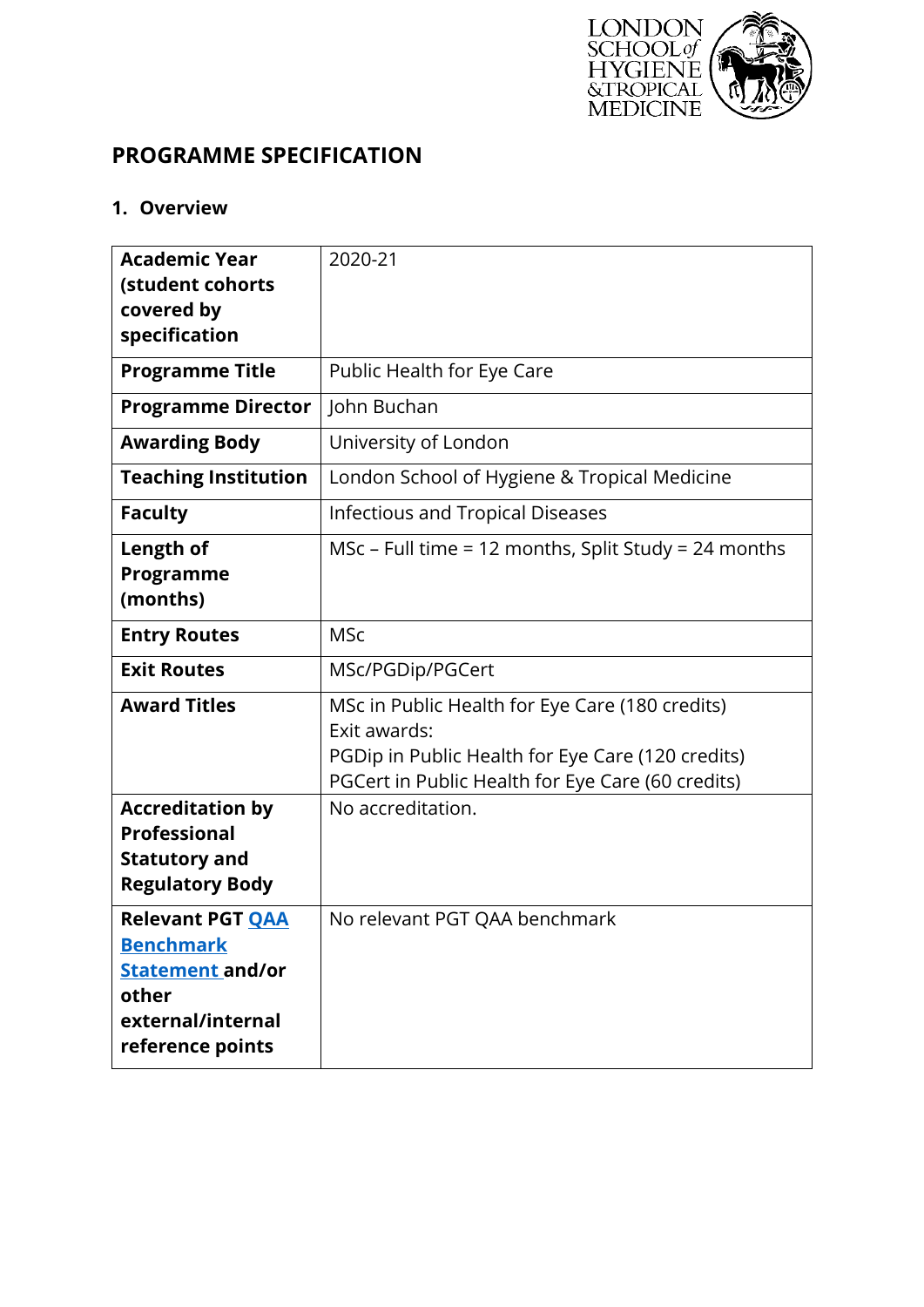| <b>Level of programme</b><br>within the<br><b>Framework for</b><br><b>Higher Education</b><br>Qualifications<br>(FHEQ) | Masters (MSc) Level 7                                                 |     |                                                                                                                                                                                                                                                                                                                                                                                                                                                                                                                                                                                                                                                                                                                                                                                                                                                                                                                                                                                                                                        |    |
|------------------------------------------------------------------------------------------------------------------------|-----------------------------------------------------------------------|-----|----------------------------------------------------------------------------------------------------------------------------------------------------------------------------------------------------------------------------------------------------------------------------------------------------------------------------------------------------------------------------------------------------------------------------------------------------------------------------------------------------------------------------------------------------------------------------------------------------------------------------------------------------------------------------------------------------------------------------------------------------------------------------------------------------------------------------------------------------------------------------------------------------------------------------------------------------------------------------------------------------------------------------------------|----|
| <b>Total Credits</b>                                                                                                   | CATS:                                                                 | 180 | ECTS:                                                                                                                                                                                                                                                                                                                                                                                                                                                                                                                                                                                                                                                                                                                                                                                                                                                                                                                                                                                                                                  | 90 |
| <b>HECoS Code</b>                                                                                                      | 101511:101317:100261 (1:1:1)                                          |     |                                                                                                                                                                                                                                                                                                                                                                                                                                                                                                                                                                                                                                                                                                                                                                                                                                                                                                                                                                                                                                        |    |
| <b>Mode of Delivery</b>                                                                                                | For MSc Public Health for Eye Care:<br>rules are adhered to.<br>only. |     | Students may complete the whole 2020/21 MSc<br>programme online or may choose to come to London<br>in anticipation of some face-to-face teaching.<br>Term 1 core module teaching will be delivered online<br>only, with a combination of synchronous (live and<br>interactive) and asynchronous (recordings,<br>independent study, individual exercises, etc) activities.<br>All terms 2 and 3 modules will be offered online.<br>Certain modules will also have some optional on-<br>campus components. The face to face components<br>may be limited to ensure that UK social distancing<br>If at any point during the academic year the UK is<br>forced to go into another period of lockdown, this<br>programme will be delivered using online methods<br>Throughout the year there will be programme- and<br>LSHTM-level activities, such as group seminars and a<br>themed lecture series and discussion forums. These<br>will allow students to study the programme safely at a<br>distance but remain together as a community. |    |
| <b>Mode and Period of</b><br><b>Study</b>                                                                              |                                                                       |     | Full time (12 months) or split study (24 months)                                                                                                                                                                                                                                                                                                                                                                                                                                                                                                                                                                                                                                                                                                                                                                                                                                                                                                                                                                                       |    |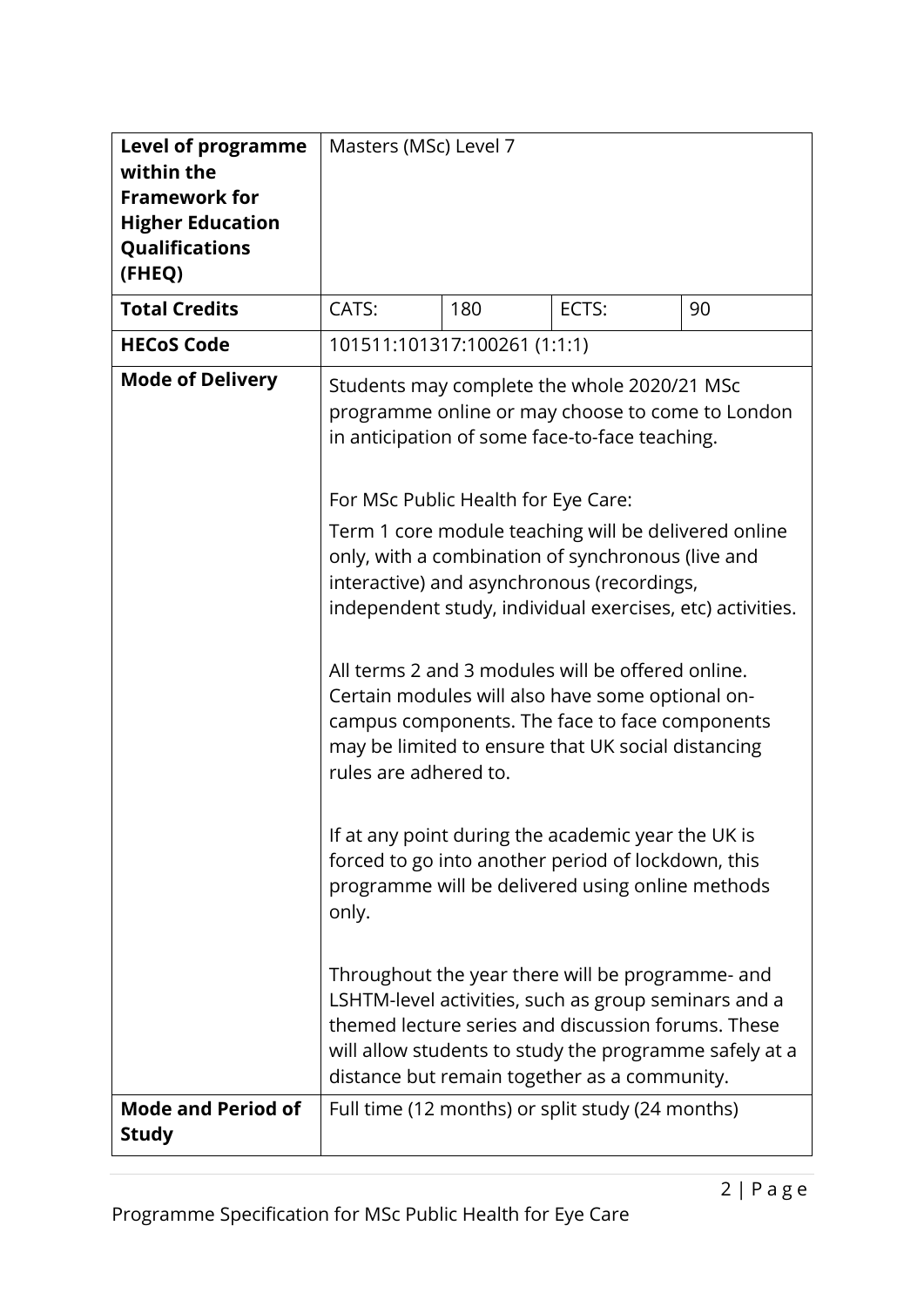| <b>Cohort Entry Points</b>                                                             | Annually in September                                                                                                                                                                                                                                                                                                                                                                                                            |
|----------------------------------------------------------------------------------------|----------------------------------------------------------------------------------------------------------------------------------------------------------------------------------------------------------------------------------------------------------------------------------------------------------------------------------------------------------------------------------------------------------------------------------|
| <b>Language of Study</b>                                                               | English                                                                                                                                                                                                                                                                                                                                                                                                                          |
| <b>Re-sit Policy</b>                                                                   | https://www.lshtm.ac.uk/sites/default/files/academic-<br>manual-chapter-08a.pdf                                                                                                                                                                                                                                                                                                                                                  |
| <b>Extenuating</b><br><b>Circumstances</b><br><b>Policy</b>                            | https://www.lshtm.ac.uk/sites/default/files/academic-<br>manual-chapter-07.pdf                                                                                                                                                                                                                                                                                                                                                   |
| Programme<br><b>Description</b>                                                        | This programme provides eye care professionals with<br>the knowledge and skills required to reduce blindness<br>and visual disability in their populations by developing<br>an evidence-based public health approach for the<br>control and management of blinding eye diseases. It<br>enables students to contribute effectively at a local,<br>national and international level in research, training<br>and service delivery. |
| <b>Date of Introduction</b><br>of Programme<br>(month/year)                            | 1995-96                                                                                                                                                                                                                                                                                                                                                                                                                          |
| Date of production /<br>revision of this<br>programme<br>specification<br>(month/year) | Extraordinary revisions made in August 2020 in<br>response to Covid-19 mitigation planning                                                                                                                                                                                                                                                                                                                                       |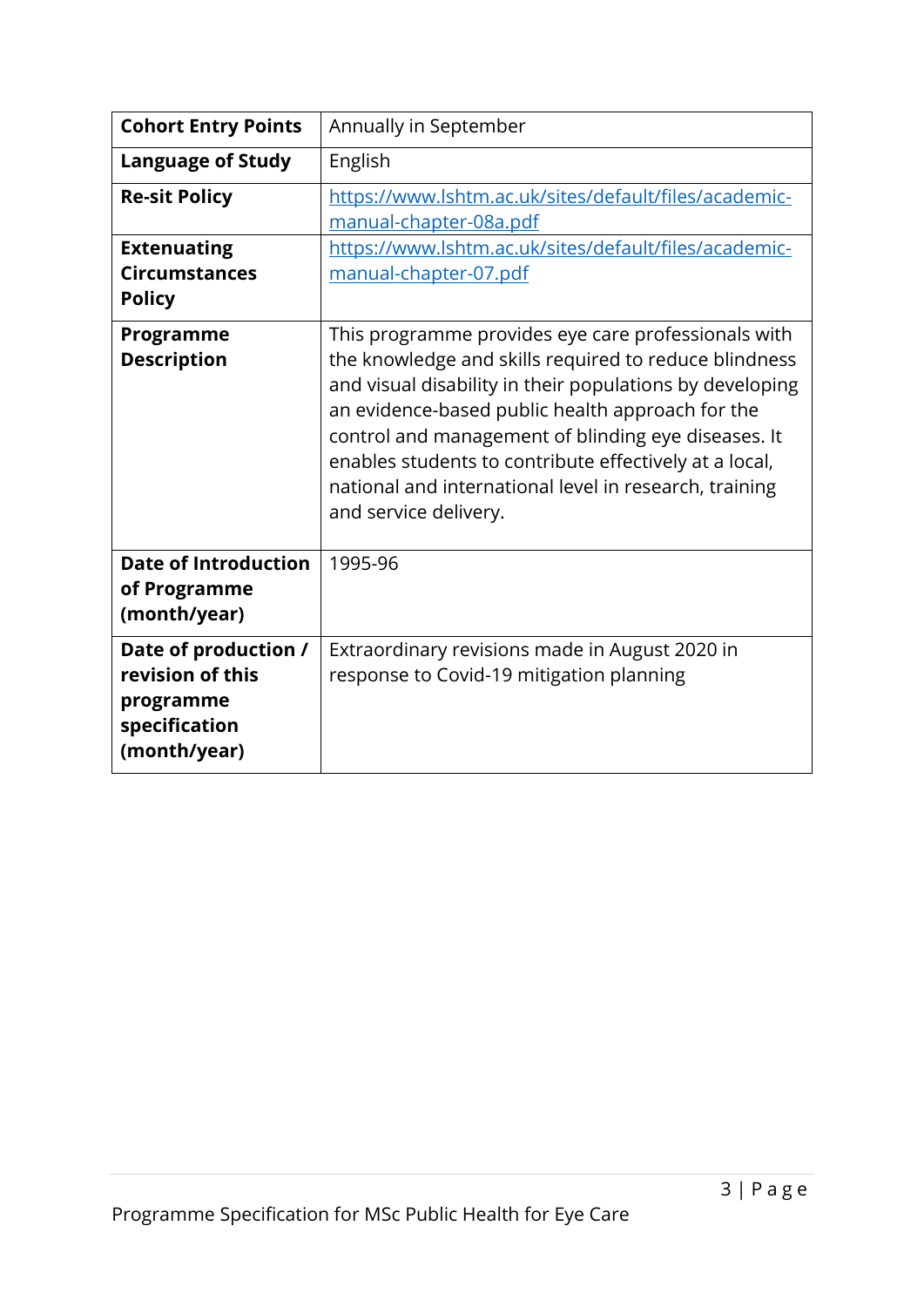## **2. Programme Aims & Learning Outcomes**

### **Educational aims of the programme**

The aim of the programme – consistent with the LSHTM's mission to improve health worldwide – is to equip health professionals with the knowledge and skills to reduce blindness and visual disability by: developing a public health oriented approach to eye health, facilitating personal development, enabling individuals to contribute more fully to their societies' eye health; promoting a local, national and international network of health professionals, to improve vision and prevent blindness in the world.

### **Programme Learning Outcomes**

By the end of the programme, students will be expected to achieve the following learning outcomes – drawing on material taught across different elements and assessed in a variety of ways.

- (i) describe the basic epidemiology of the major blinding eye diseases;
- (ii) design and interpret studies to assess public health eye care needs using appropriate research methods;
- (iii) critically appraise and select appropriate public health interventions for the major blinding eye diseases;
- (iv) design a comprehensive eye care programme for appropriate preventive and therapeutic measures for a community;
- (v) develop the skills necessary for resource mobilisation, management and evaluation of local comprehensive eye care programmes and integration into health systems.
- (vi) discuss the importance of disability in the global context, appraise the epidemiology of visual and impairment leading to disability and the impact of disability on people's lives.

### **Teaching and Learning Strategy**

The programme will be taught through a variety of teaching methods, both synchronously (live and interactive) and asynchronously (recordings, independent study, individual exercises, etc), including: pre-recorded video material, live lectures delivered remotely, articles or research papers to read and critically appraise (provided digitally), small group seminars online or face to face, practical exercises undertaken alone then discussed online in plenary, and groupwork with peers. All elements of the programme have specific learning objectives, with content designed to help students achieve these outcomes. Students are expected to learn through both directed and selfdirected study.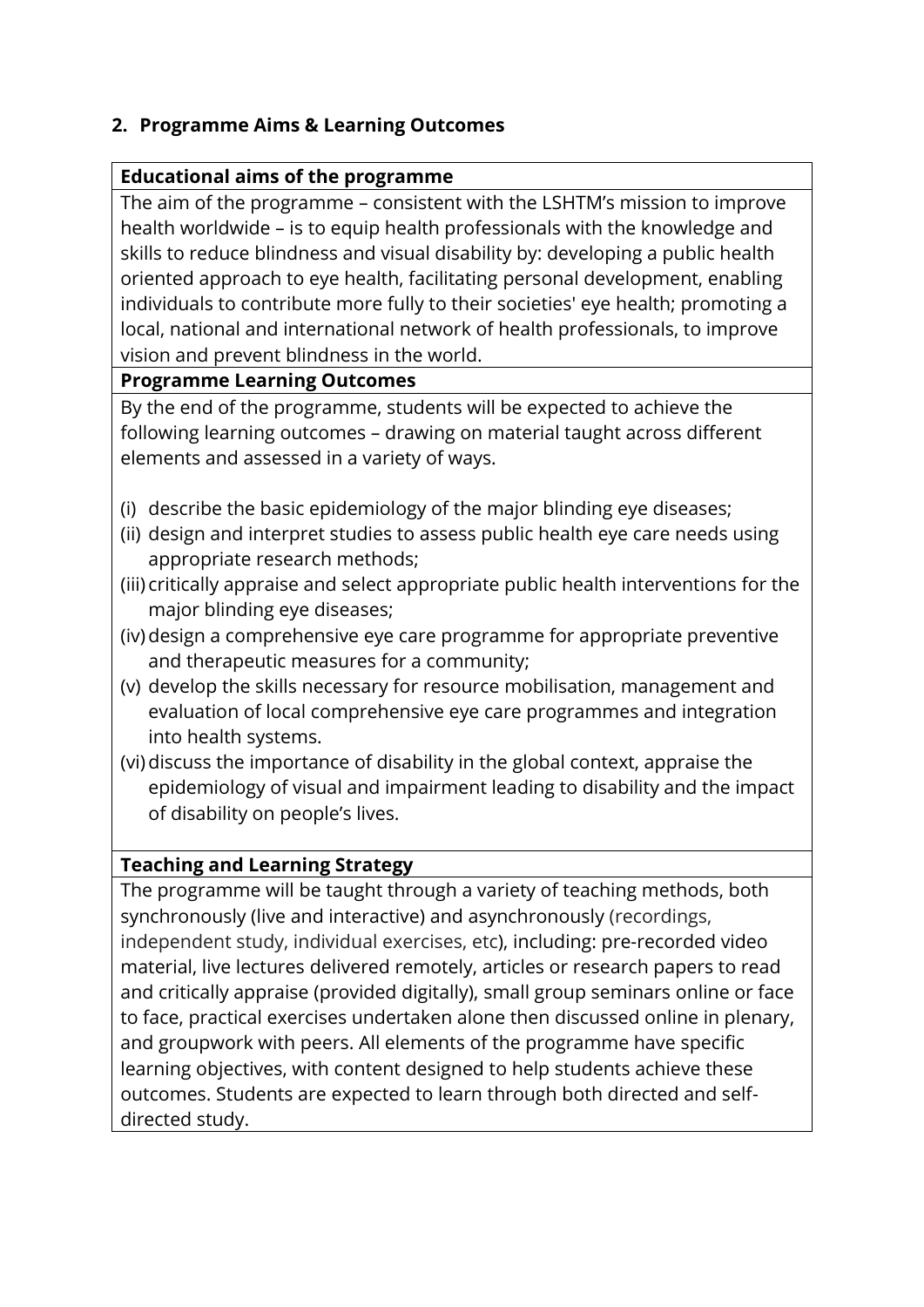### **Assessment Strategy**

The programme is assessed through individual module assessments (which may include essays, other written coursework, short written exams, practical exams, groupwork, presentations or other methods), a formal summer exam for the non-Eye Care related Term 1 modules and a project report. Such tasks are designed to assess, via the most appropriate method, whether learning objectives have been met. Students will not be required to attend on-campus where assessments can be taken online.

### **3. Programme Structure and features, modules, credit assignment and award requirements:**

| <b>Full-time Masters</b>  | Ferm 1 | Term 2 | Term 3 | <b>Total Credits</b> |
|---------------------------|--------|--------|--------|----------------------|
| <b>Compulsory Modules</b> | b      |        |        | 105                  |
| Recommended               |        |        |        | 30                   |
| <b>Modules</b>            |        |        |        |                      |
| Project                   |        |        |        | 45                   |

Module information is correct at the time of publication, but minor amendments may be made subject to approval as detailed in [Chapter 3 of the LSHTM](https://www.lshtm.ac.uk/sites/default/files/academic-manual-chapter-03.pdf)  [Academic Manual.](https://www.lshtm.ac.uk/sites/default/files/academic-manual-chapter-03.pdf) Optional (i.e. recommended non-compulsory) modules listed are indicative and may change from year to year.

<https://www.lshtm.ac.uk/study/courses/changes-courses>

| <b>Term</b> | <b>Slot</b> | <b>Module</b><br>Code | <b>Module Title</b>                                      | <b>Module Type</b><br>(compulsory or<br>recommended) | <b>Credits</b><br>(CATS) | <b>Contact</b><br>hours* |
|-------------|-------------|-----------------------|----------------------------------------------------------|------------------------------------------------------|--------------------------|--------------------------|
| 1           | AB1         | 2001                  | <b>Basic</b><br>Epidemiology                             | Compulsory                                           | 10                       | 30                       |
| 1           | AB1         | 1121                  | <b>Basic Statistics</b><br>for Public Health<br>& Policy | Compulsory                                           | 10                       | 40                       |
| 1           | AB1         | 3400                  | Epidemiological<br>Methods Applied<br>to Eye Diseases    | Compulsory                                           | 10                       | 30                       |
| 1           | AB1         | 1103                  | Introduction to<br>Health<br>Economics                   | Compulsory                                           | 10                       | 30                       |
| 1           | AB1         | 3402                  | Foundations of<br>Global Eye                             | Compulsory                                           | 10                       | 30                       |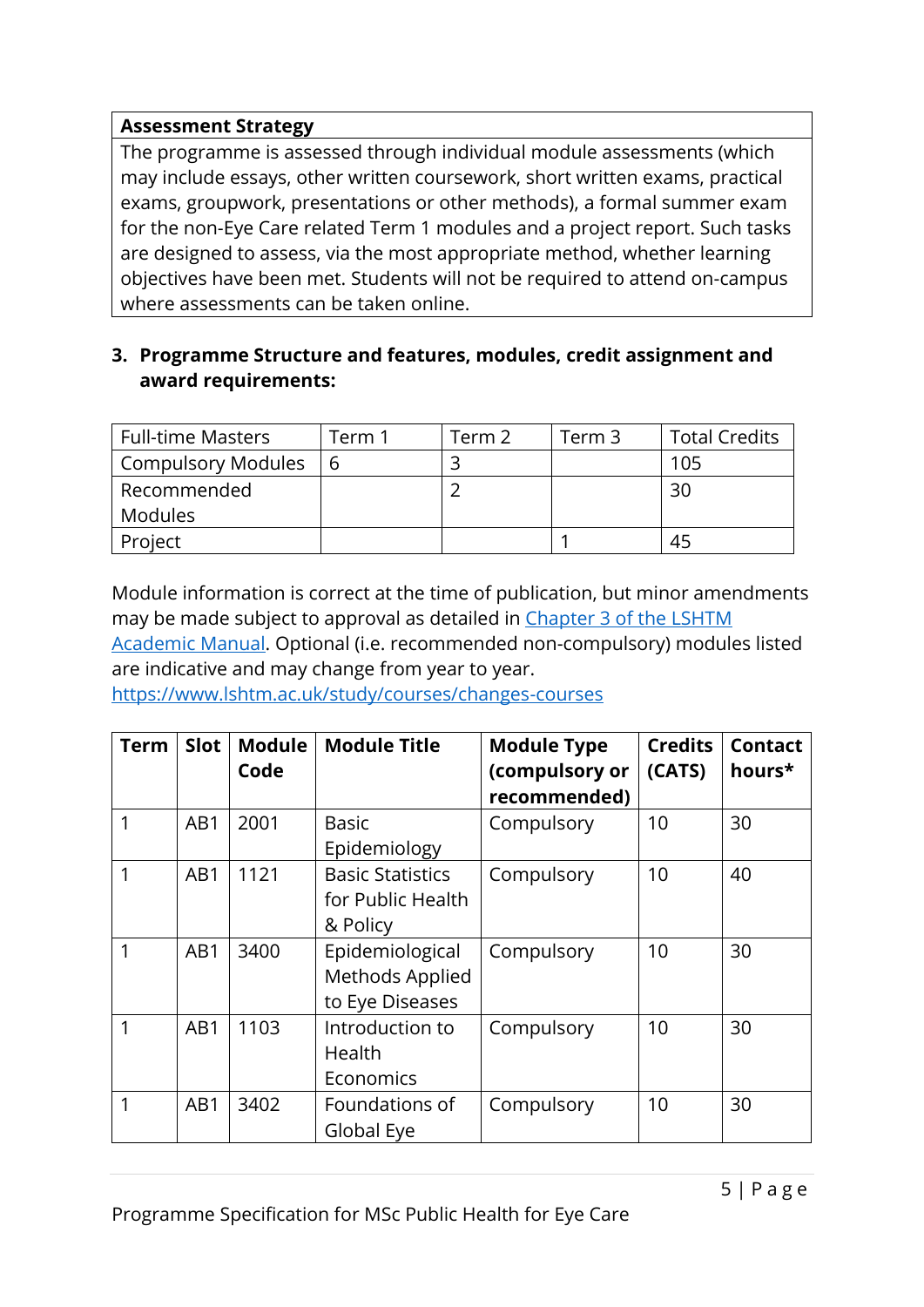|                |                |      | Health and Eye           |             |    |      |
|----------------|----------------|------|--------------------------|-------------|----|------|
|                |                |      | Care                     |             |    |      |
|                |                |      | Programmes               |             |    |      |
| 1              | AB1            | 3401 | Skills for Field         | Compulsory  | 10 | 30   |
|                |                |      | Projects in Eye          |             |    |      |
|                |                |      | Care                     |             |    |      |
| $\overline{2}$ | C <sub>1</sub> | 3403 | Childhood Eye            | Compulsory  | 15 | 50   |
|                |                |      | Disease and              |             |    |      |
|                |                |      | <b>Ocular Infections</b> |             |    |      |
| $\overline{2}$ | C <sub>2</sub> | 3404 | Non                      | Compulsory  | 15 | 42.5 |
|                |                |      | Communicable             |             |    |      |
|                |                |      | Eye Disease              |             |    |      |
| $\overline{2}$ | D <sub>1</sub> | 3407 | Implementing             | Compulsory  | 15 | 49.5 |
|                |                |      | Eye Care: Skills         |             |    |      |
|                |                |      | and Resources            |             |    |      |
| $\overline{2}$ | D <sub>2</sub> | 3189 | Ethics, Public           | Recommended | 15 | 30   |
|                |                |      | Health & Human           |             |    |      |
|                |                |      | <b>Rights</b>            |             |    |      |
| $\overline{2}$ | D <sub>2</sub> | 3461 | <b>Global Disability</b> | Recommended | 15 | 42   |
|                |                |      | and Health               |             |    |      |
| $\overline{2}$ | D <sub>2</sub> | 1701 | Reviewing the            | Recommended | 15 | 27   |
|                |                |      | Literature               |             |    |      |

\* Student contact time refers to the tutor-mediated time allocated to teaching, provision of guidance and feedback to students. This time includes activities that take place in face-to-face contexts such as on-campus lectures, seminars, demonstrations, tutorials, supervised laboratory workshops, practical classes, project supervision and external fieldwork or visits, as well as where tutors are available for one-to-one discussions and interaction by email. Student contact time also includes tutor-mediated activities that take place in online environments, which may be synchronous (using real-time digital tools such as Zoom or Blackboard Collaborate Ultra) or asynchronous (using digital tools such as tutor-moderated discussion forums or blogs often delivered through the School's virtual learning environment, Moodle). These contact hours reflect provision during the 2019/2020 session. We anticipate that in 2020/2021 there will be fewer hours with tutor presence at specified times and a greater emphasis on directed study such as recorded lectures, recommended readings and guided exercises. Please refer to the individual 2020/2021 module specifications for more detail. This definition is based on the one provided by the [Quality Assurance Agency for Higher Education \(QAA\) Explaining contact](https://www.qaa.ac.uk/docs/qaa/quality-code/contact-hours-guidance.pdf)  [hours \(2011\) guidance document, page 4 available here.](https://www.qaa.ac.uk/docs/qaa/quality-code/contact-hours-guidance.pdf) Student contact time,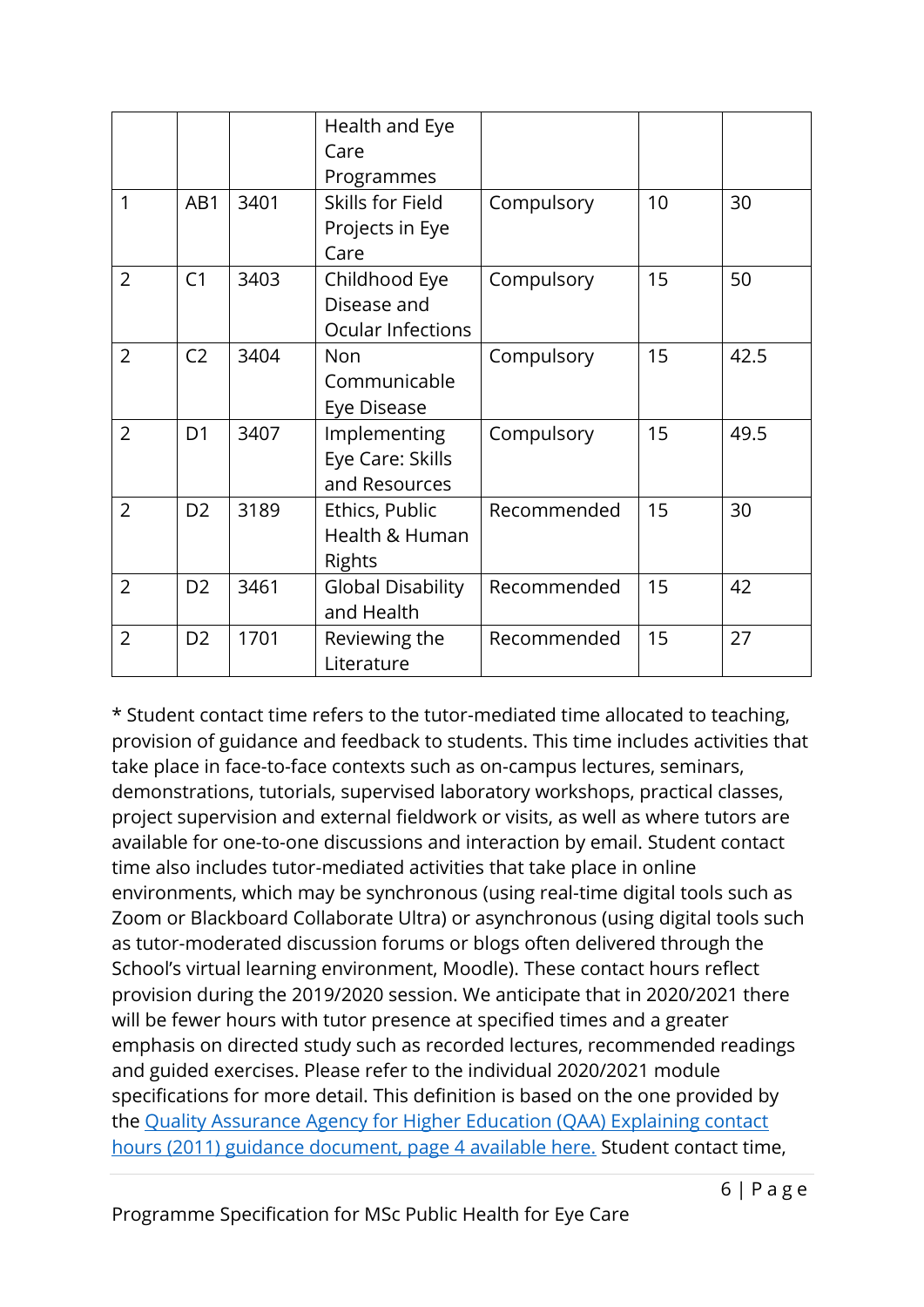together with time allocated for independent study and assessment, determines the total student study hours for a module or programme. Although there are separate hours allocated for each of these activities, they should always be clearly linked together to support effective learning.

The London School of Hygiene and Tropical Medicine (LSHTM) defines high quality contact time as structured, focused, purposeful and interactive.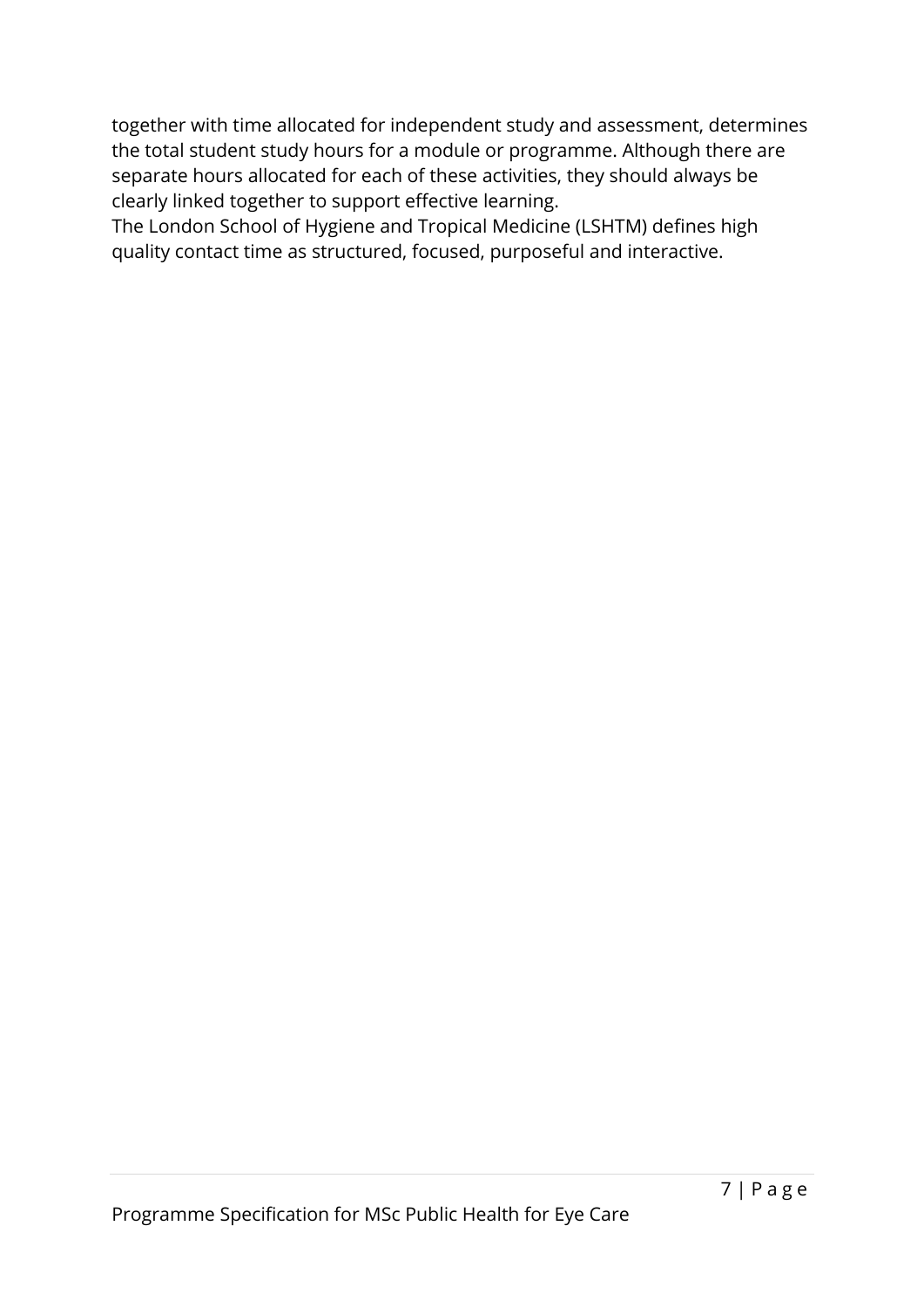### **4: Entry Requirements**

#### **Criteria for admission**

#### **General entrance requirements**

Applicants must normally satisfy the LSHTM's general entrance requirements and additional programme-specific entrance requirements to be considered for admission. Applications must be submitted in accordance with the procedures and deadlines given in the web-based or printed prospectus.

In order to be admitted to a postgraduate taught degree programme of the London School of Hygiene & Tropical Medicine, an applicant must: a) hold a first degree at Second Class Honours standard in a relevant discipline, a degree in medicine at the same standard, or another degree of equivalent awarded by an overseas

institution recognised by UK Naric or Barrons.

### **OR**

b) hold a professional qualification appropriate to the programme of study to be followed obtained by written examinations and judged by the LSHTM to be equivalent to a Second Class Honours degree or above.

### **OR**

c) have relevant professional experience or training which is judged by the LSHTM to be equivalent to a Second Class Honours degree or above.

#### **AND**

satisfy any additional requirements where prescribed for admission to a specific programme.

For further information, please see

[https://www.lshtm.ac.uk/study/how-apply/applying-masters-degree](https://www.lshtm.ac.uk/study/how-apply/applying-masters-degree-london/you-apply-msc)[london/you-apply-msc](https://www.lshtm.ac.uk/study/how-apply/applying-masters-degree-london/you-apply-msc)